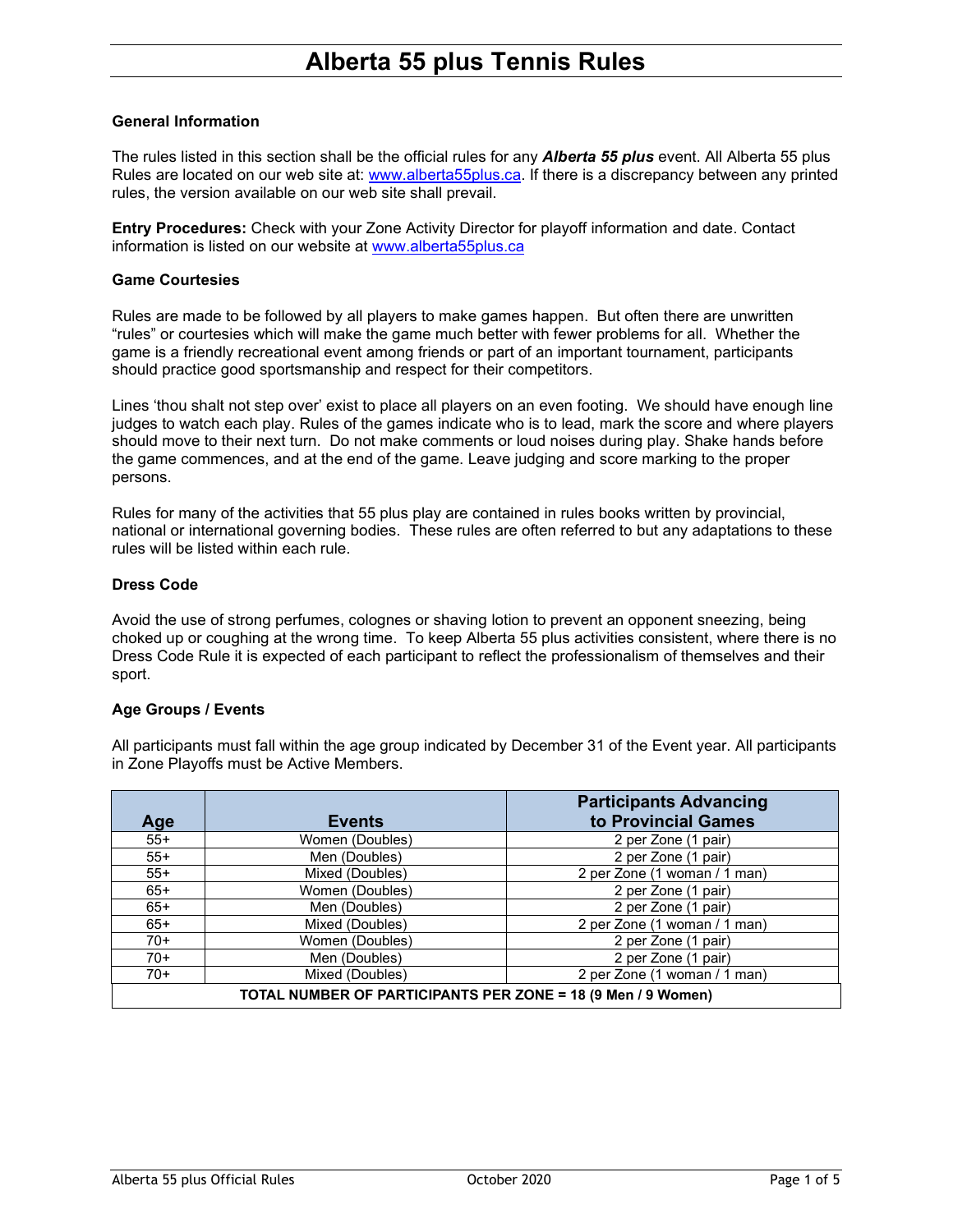**1.** The Alberta 55 Plus Games and all sanctioned ALBERTA 55 PLUS events will follow Tennis Canada's "Rules of the Court". These rules can be obtained by searching **[www.tenniscanada.com](http://www.tenniscanada.com/)** or by contacting:

**Tennis Canada** Rexall Centre 1 Shoreham Drive Toronto, ON M3N 1S4 Ph: (416) 665-9777 Toll Free: (800) 263-9039

#### **2. General Overview**

The object of the game is to hit the ball over the net, but inside the court lines, until one of the players misses the ball. The ball may bounce no more than once on each side of the net. If the ball touches any part of the line it is considered good. If, while during play, the ball hits the top of the net and carries over into the opponent's court, the play continues. When tennis is played between 2 people, one on each side of the net, it is called "singles". When it is played among 4 people, it is called "doubles".

### **3. The court**

- a) The singles court shall be a rectangle 78 feet (23.77m) long and 27 feet (8.23m) wide.
- b) The height of the net shall be 3 feet (.914m) at the center
- c) The lines bounding the ends and sides of the court shall respectively be called the base-lines and the side-lines. On each side of the net, at a distance of 21 feet (6.40m) from it and parallel with it, shall be drawn the service-lines.
- d) For the doubles game, the court shall be 36 feet (10.97m) in width, i.e. 4½ feet (1.37m) wider on each side than the court for the singles game, and those portions of the singles side-lines, which lie between the two service-lines, shall be called the service side-lines. In other respects, the court shall be similar.

### **4. The ball**

a) Balls that are approved for play under the rules of tennis. The ball shall have a uniform outer surface consisting of a fabric cover and shall be white or yellow in colour. See ITF rules for weight, bounce, deformation, etc.

### **5. The racket**

a) Rackets must comply with the specifications outlined under the rules of tennis.

### **6. Order of play**

- a) The choice of ends and the right to be server or receiver in the first game shall be decided by coin toss. The player winning the toss may choose or require his opponent to choose:
	- i) the right to be server or receiver, in which case the other player shall choose the end; or
	- ii) the end, in which case the other player shall choose the right to be server or receiver.
- b) At the end of the first game the receiver shall become server, and the server receiver; and so on alternately in all the subsequent games of a match.
- c) The players shall change ends at the end of the first, third and every subsequent alternate game of each set, and at the end of each set unless the total number of games in such set is even, in which case the change is not made until the end of the first game of the next set.

### **7. The let**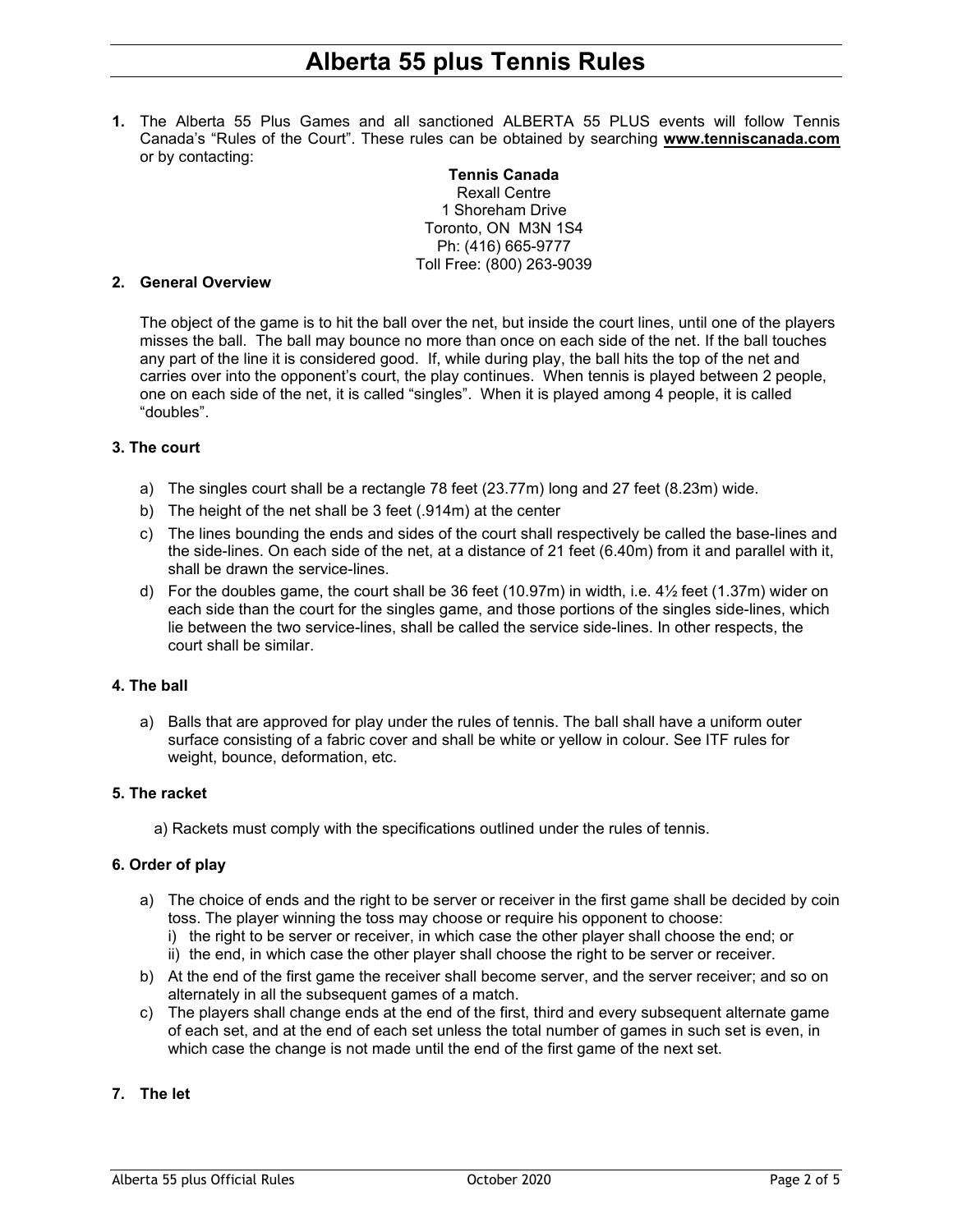- a) In all cases where a let has to be called under the rules, or to provide for an interruption to play, it shall have the following interpretations:
	- i) when called solely in respective of a service that one service only shall be replayed.
	- ii) when called under any other circumstance, the point shall be replayed.

b) The service is a "let":

- i) If the ball served touches the net, strap or band, and is otherwise good, or, after touching the net, strap or band, touches the receiver or anything which he wears or carries before hitting the ground.
- ii) If a service or a fault is delivered when the receiver is not ready. In case of a let, that particular service shall not count, and the server shall serve again, but a service let does not annul a previous fault.

## **8. Scoring**

- a) The Server wins point:
	- i) If the ball served, not being a let, touches the receiver or anything which he wears or carries, before it hits the ground;
	- ii) If the receiver otherwise loses the point.
- b) The Receiver wins point:
	- i) If the server serves two consecutive faults;
	- ii) If the server otherwise loses the point.
- c) A Player loses point if:
	- i) He fails, before the ball in play has hit the ground twice consecutively, to return it directly over the net; or
	- ii) He returns the ball in play so that it hits the ground, a permanent fixture, or other object, outside any of the lines which bounds his opponent's court; or
	- iii) He volleys the ball and fails to make a good return even when standing outside the court: or
	- iv) In playing the ball he deliberately carries or catches it on his racket or deliberately touches it with his racket more than once; or
	- v) He or his racket (in his hand or otherwise) or anything which he wears or carries touches the net, posts, singles sticks, cord or metal cable, strap or band, or the ground within his opponent's court at any time while the ball is in play; or
	- vi) He volleys the ball before it has passed the net; or<br>vii) The ball in play touches him or anything that he we
	- The ball in play touches him or anything that he wears or carries, except his racket in his hand or hands; or
	- viii) The ball in play touches the racket when the player is not touching it (i.e. throws the racket); or
	- ix) He deliberately and materially changes the shape of his racket during the playing of the point; or
	- x) In doubles, both players touch the ball when returning it.

### **9. Score in a game**

### **Singles**

a) The game starts at "Love", which is another way of saying "zero" or "no score" for either player. If a player wins his first point, the score is called 15 for that player; on winning his second point, the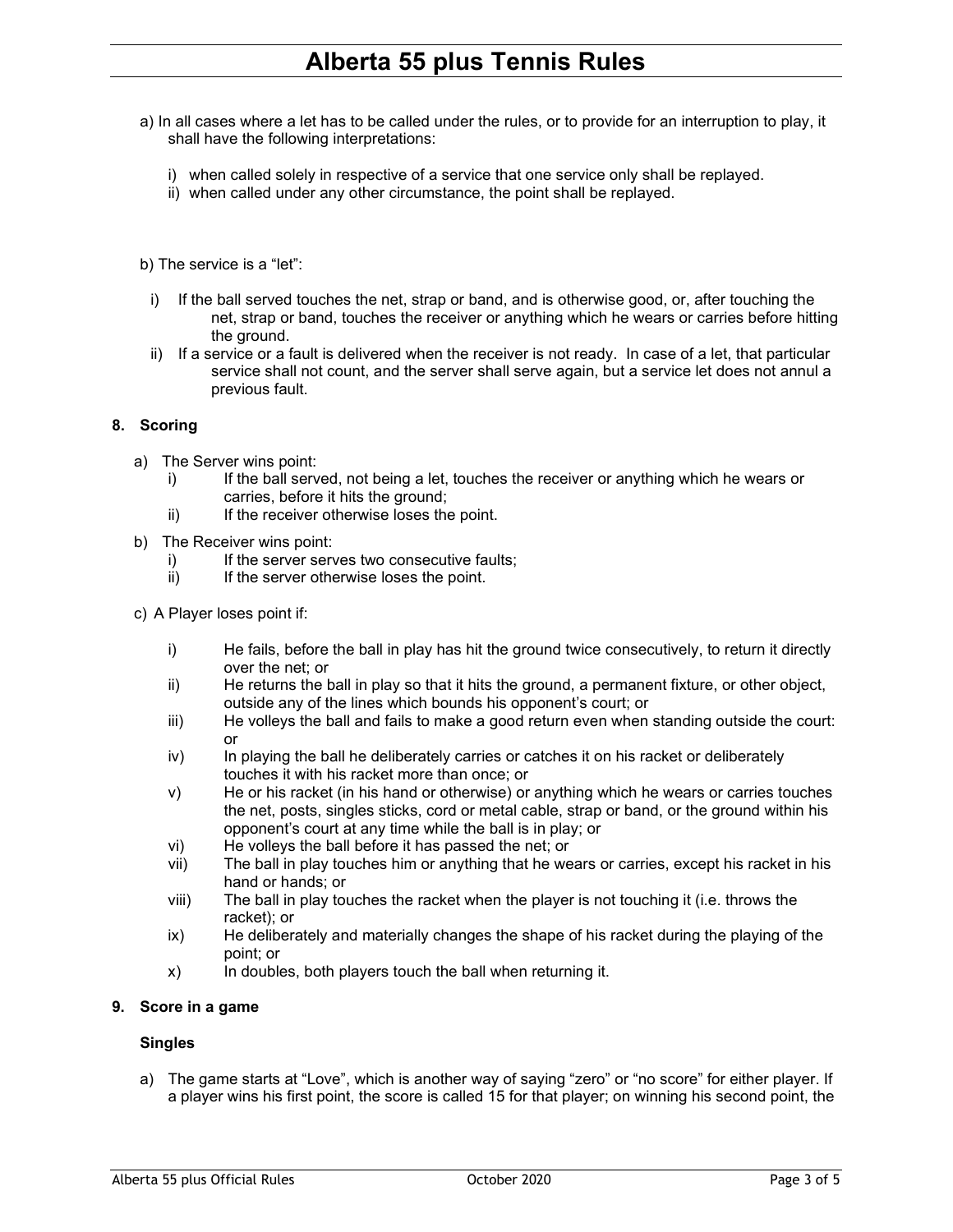score is called 30 for that player; on winning his third point, the score is called 40 for that player, and the fourth point won by a player is scored game for that player except as below:

If both players have won three points, the score is called "Deuce"; and the next point won by a player is scored "Advantage" for that player. If the same player wins the next point, he wins the game; if the other player wins the next point the score is again called "Deuce"; and so on, until a player wins the two points immediately following the score at "Deuce", when the game is scored for that player.

## **Doubles**

In doubles a similar procedure to that for singles shall apply. At "Deuce" the receiving team shall choose whether it wishes to receive the service from the right-half of the court or the left-half of the court. The team who wins the deciding point is scored the game.

## **10. Score in a set**

a) The player (or players) who first win six games wins a set; except that he must win by a margin of two games over his opponent. If the score reaches six games all, a tie-break game shall be played.

## **11. Maximum number of sets**

a)The maximum number of sets in a match shall be 3.

b)The winner of 2 sets in a 3-set match, wins the match.

## **12. The doubles game**

The above rules shall apply to the doubles game except as below.

a) Order of service in doubles:

The order of serving shall be decided at the beginning of each set as follows: The pair that has to serve in the first game of each set shall decide which partner shall do so and the opposing pair shall decide similarly for the second game. The partner of the player who served in the first game shall serve in the third; the partner of the player who served in the second game shall serve in the fourth, and so on in the same order in all the subsequent games of a set.

b) Order of receiving in doubles:

The order of receiving the service shall be decided at the beginning of each set as follows: The pair who have to receive the service in the first game shall decide which partner shall receive the first service, and that partner shall continue to receive the first service in every odd game throughout that set. The opposing pair shall likewise decide which partner shall receive the first service in the second game and that partner shall continue to receive the first service in every even game throughout that set. Partners shall receive the service alternately throughout each game.

c) Playing the ball in doubles:

The ball shall be struck alternately by one or other player of the opposing pairs, and if a player touches the ball in play with his racket in contravention of this rule, his opponents win the point.

## **13. Alternative Scoring**

A "Pro-set" match has been developed as an alternative method of scoring in a Tennis match. A Pro-set eliminates the game-set-match scenario and replaces it with a set number of games to win the match. For example, a match may be determined by the  $1<sup>st</sup>$ player to reach 8 games. If the players reach a  $7 - 7$  tie, a tie-breaker would be necessary.